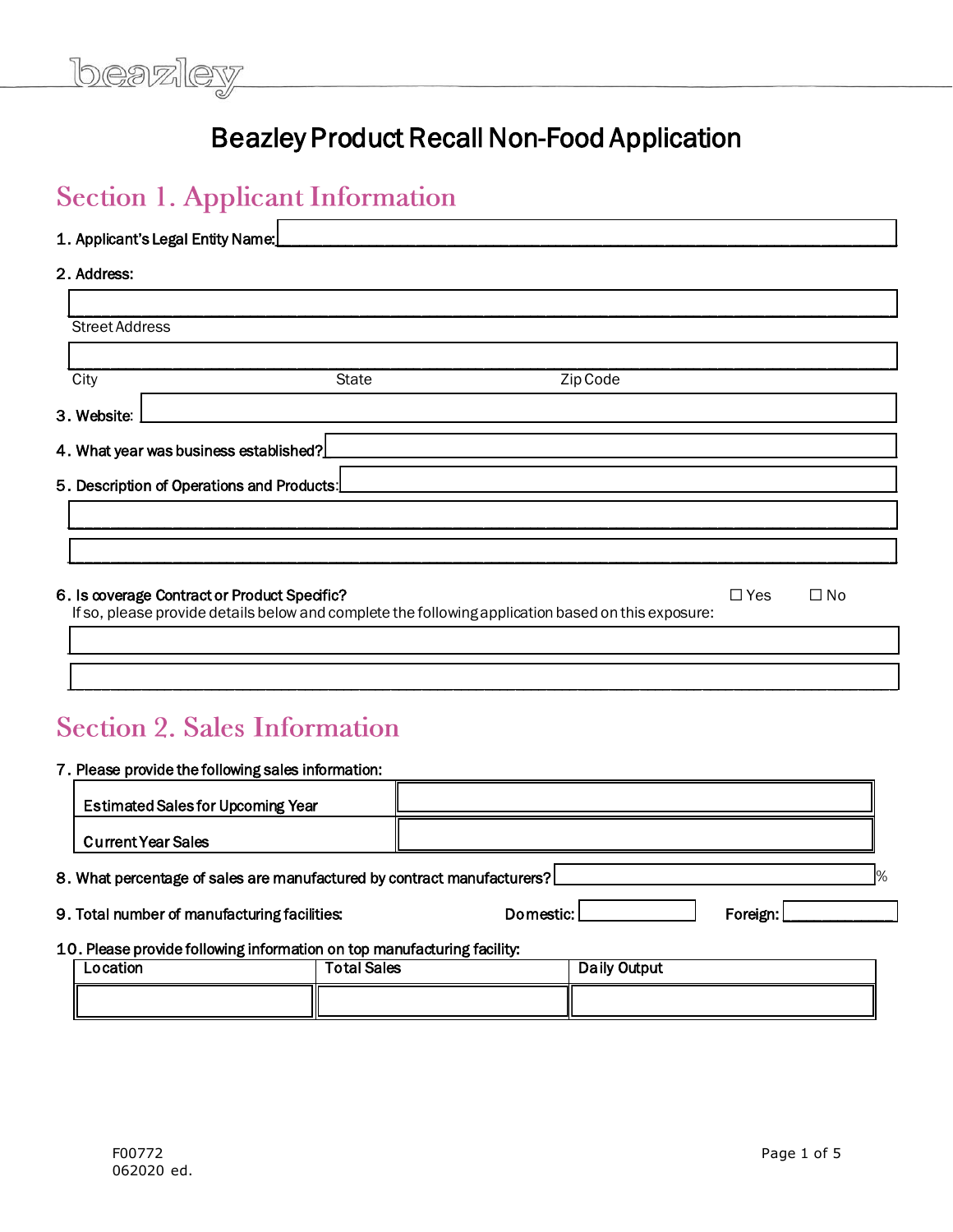# **Section 3. Product and Customer Information**

### 11. Please provide the following information on top 3 products:

| Product | <b>Total Sales</b> | <b>Average Batch Size in \$</b> |
|---------|--------------------|---------------------------------|
|         |                    |                                 |
|         |                    |                                 |
|         |                    |                                 |

#### 12. Please confirm the following information regarding your products:

| Do you manufacturer products to customer specification?                                 | $\Box$ Yes | $\square$ No |
|-----------------------------------------------------------------------------------------|------------|--------------|
| Are you responsible for the design of the products?                                     | $\Box$ Yes | ΠN∩          |
| What is the lifespan of your products?                                                  |            |              |
| 13. Are failure rates of products monitored?<br>If yes, what are typical failure rates? | □ Yes      | ∃ No         |

#### 14. Please provide the following information on top 3 customers:

| Customer | % of Sales |
|----------|------------|
|          |            |
|          |            |
|          |            |

# **Section 4. Quality Control Information**

#### 15. Please confirm if you have the following in place:

| Quality Control / Assurance Program (incl. SOPs and GMPs)?             | $\Box$ Yes | $\square$ No |
|------------------------------------------------------------------------|------------|--------------|
| Six Sigma?                                                             | $\Box$ Yes | $\Box$ No    |
| Predictive and / or Preventative Maintenance?                          | $\Box$ Yes | $\Box$ No    |
| Lean Manufacturing?                                                    | $\Box$ Yes | $\square$ No |
| <b>Testing at End Products</b>                                         | $\Box$ Yes | $\Box$ No    |
| Do customers test upon receipt?                                        | $\Box$ Yes | $\Box$ No    |
| Audits performed by an accredited third party (i.e. IATF, ANSI, etc.)? | $\Box$ Yes | $\square$ No |
| 16. What Quality Management Systems do you have in place?              |            |              |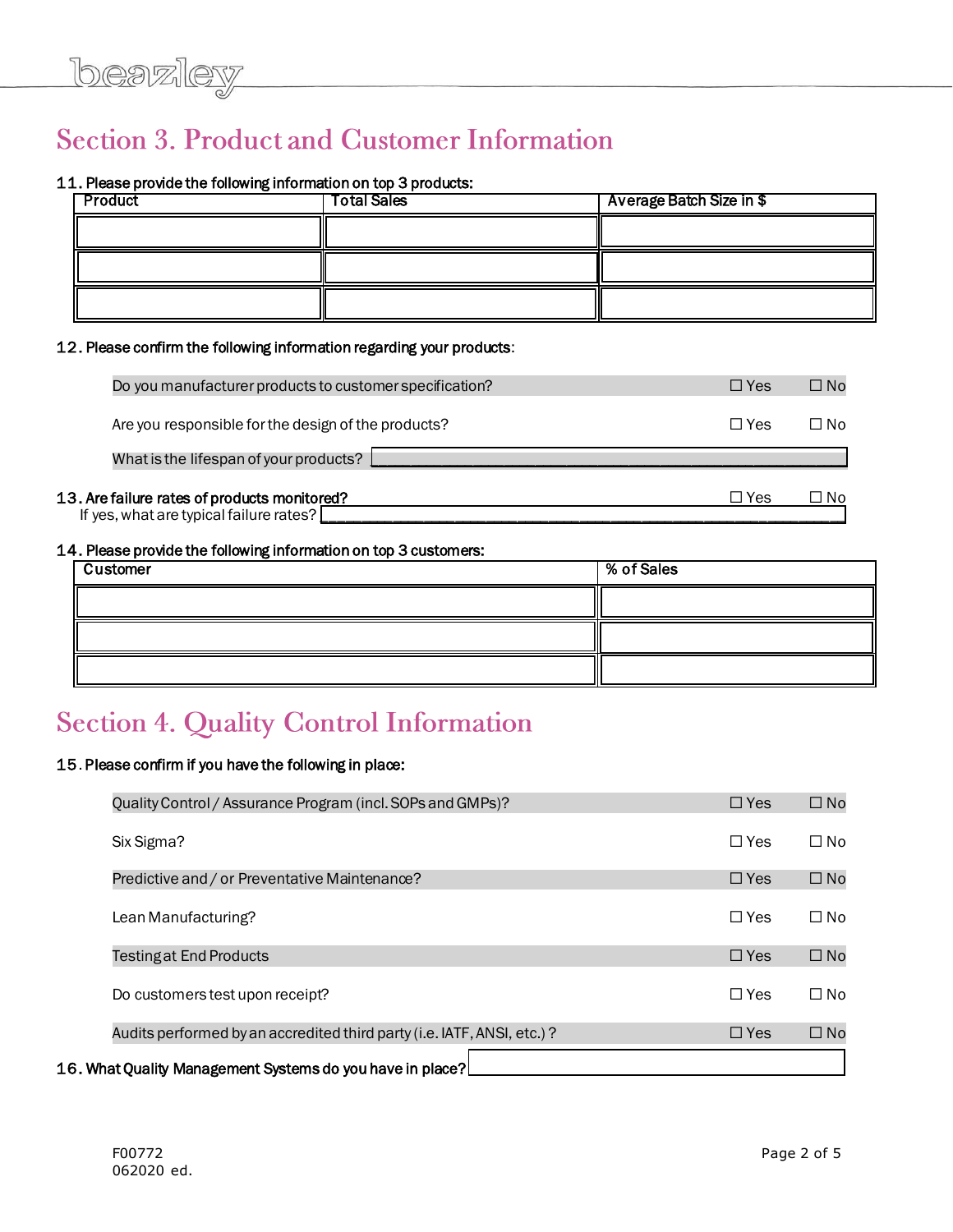# **Section 5. Supplier Information**

## 16. Please provide the following information on top 3 suppliers:

| <b>Supplier Name</b>                                   | <b>Domestic or Foreign</b> | Product(s) |               | % of Suppliers |               |
|--------------------------------------------------------|----------------------------|------------|---------------|----------------|---------------|
|                                                        |                            |            |               |                |               |
|                                                        |                            |            |               |                |               |
|                                                        |                            |            |               |                |               |
| 17. Please list the split of suppliers by percentage:  |                            | Domestic:  | $\frac{1}{2}$ | Foreign:       | $\frac{9}{6}$ |
| 18. Please confirm if you have the following in place: |                            |            |               |                |               |
| Supplier/Vendor Approval Program?                      |                            |            |               | $\Box$ Yes     | $\square$ No  |
| Supplier Audits?                                       |                            |            |               | $\Box$ Yes     | $\Box$ No     |
| Hold Harmless Agreements/Rights of Subrogation?        |                            |            |               | $\Box$ Yes     | $\square$ No  |
| Products ordered to specification?                     |                            |            |               | $\Box$ Yes     | $\square$ No  |

# **Section 6. Recall and Traceability Information**

#### 19. Please confirm if you have the following in place:

| Recall Plan<br>If yes, when was plan last updated?                                                                                                         | Yes<br>$\mathsf{L}$ | $\square$ No |
|------------------------------------------------------------------------------------------------------------------------------------------------------------|---------------------|--------------|
| Mock Recalls?<br>If yes, how frequently? $\lfloor$                                                                                                         | $\Box$ Yes          | □ No         |
| Collect and monitor customer complaints?                                                                                                                   | $\Box$ Yes          | $\square$ No |
| 20. Do you have an electronic traceability process in place?<br>Products are traceable by: $\Box$ Product $\Box$ Day $\Box$ Hour $\Box$ Shift $\Box$ Other | $\Box$ Yes          | □ No         |

# **Section 7. Loss Information**

21. In the last 5 years have you withdrawn or recalled any products, had an incident where your product has been found to have a product or manufacturing defect, or have you been responsible for such costs incurred by any third party arising out of such events regardless of any subrogation? <br>
□ Yes □ No (If yes, please provide root cause, total costs, and corrective actions taken)

### 22. Does the company, its directors and officers have any knowledge of any current situation, fact or circumstances which might lead to a claim under this policy?  $\Box$  Yes  $\Box$  No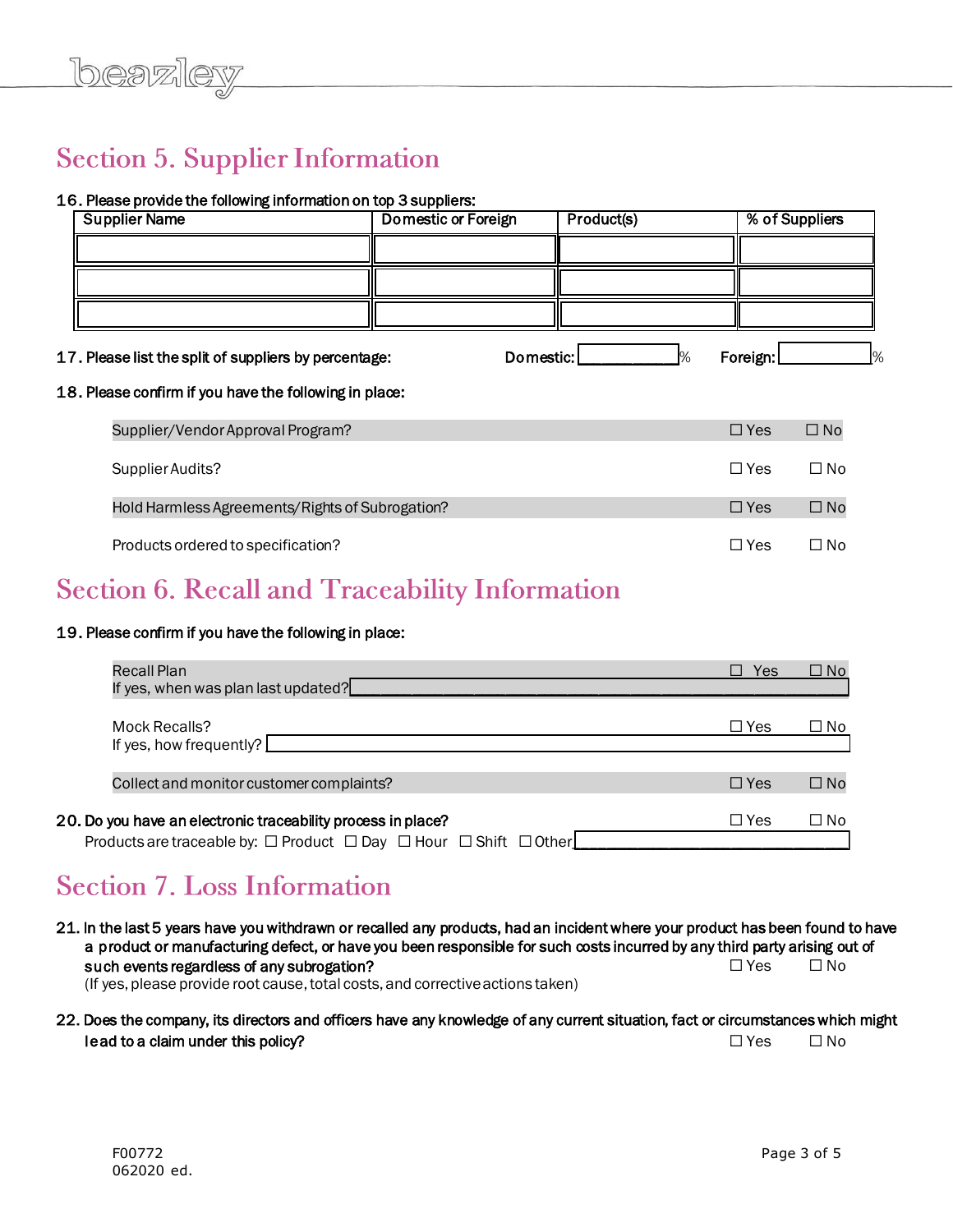# **Section 8. Insured Contact Information**

| 23. Main Contact's Name:                               |               |  |
|--------------------------------------------------------|---------------|--|
| Email:                                                 | Phone Number: |  |
| 24. Quality Control / Safety Manager's Contact's Name: |               |  |
| Email:                                                 | Phone Number: |  |

#### SIGNATURE SECTION

THE UNDERSIGNED IS AUTHORIZED BY THE APPLICANT TO SIGN THIS APPLICATION ON THE APPLICANT'S BEHALF AND DECLARES THAT THE STATEMENTS CONTAINED IN THE INFORMATION AND MATERIALS PROVIDED TO THE INSURER IN CONJUNCTION WITH THIS APPLICATION AND THE UNDEWRITING OF THIS INSURANCE ARE TRUE, ACCURATE AND NOT MISLEADING. SIGNING OF THIS APPLICATION DOES NOT BIND THE APPLICANT OR THE INSURER TO COMPLETE THE INSURANCE, BUT IT IS AGREED THAT THE STATEMENTS CONTAINED IN THIS APPLICATION AND ANY OTHER INFORMATION AND MATERIALS SUBMITTED TO THE INSURER IN CONNECTION WITH THE UNDERWRITING OF THIS INSURANCE ARE THE BASIS OF THE CONTRACT SHOULD A POLICY BE ISSUED, AND HAVE BEEN RELIED UPON BY THE INSURER IN ISSUING ANY POLICY.

THIS APPLICATION AND ALL INFORMATION AND MATERIALS SUBMITTED WITH IT SHALL BE RETAINED ON FILE WITH THE INSURER AND SHALL BE DEEMED ATTACHED TO AND BECOME PART OF THE POLICY IF ISSUED. THE INSURER IS AUTHORIZED TO MAKE ANY INVESTIGATION AND INQUIRY AS IT DEEMS NECESSARY REGARDING THE INFORMATION AND MATERIALS PROVIDED TO THE INSURER IN CONNECTION WITH THE UNDERWRITING AND ISSUANCE OF THE POLICY.

THE APPLICANT AGREES THAT IF THE INFORMATION PROVIDED IN THIS APPLICATION OR IN CONNECTION WITH THE UNDERWRITING OF THE POLICY CHANGES BETWEEN THE DATE OF THIS APPLICATION AND THE EFFECTIVE DATE OF THE INSURANCE, THE APPLICANT WILL, IN ORDER FOR THE INFORMATION TO BE ACCURATE ON THE EFFECTIVE DATE OF THE INSURANCE, IMMEDIATELY NOTIFY THE INSURER OF SUCH CHANGES, AND THE INSURER MAY WITHDRAW OR MODIFY ANY OUTSTANDING QUOTATIONS OR AUTHORIZATIONS OR AGREEMENTS TO BIND THE INSURANCE.

I HAVE READ THE FOREGOING APPLICATION FOR INSURANCE AND REPRESENT THAT THE RESPONSES PROVIDED ON BEHALF OF THE APPLICANT ARE TRUE AND CORRECT.

#### FRAUD WARNING DISCLOSURE

ANY PERSON WHO, WITH INTENT TO DEFRAUD OR KNOWING THAT (S)HE IS FACILITATING A FRAUD AGAINST T HE INSURER, SUBMITS AN APPLICATION OR FILES A CLAIM CONTAINING A FALSE OR DECEPTIVE STATEMENT MAY BE GUILTY OF INSURANCE FRAUD.

NOTICE TO ALABAMA, ARKANSAS, LOUISIANA, NEW MEXICO AND RHODE ISLAND APPLICANTS: ANY PERSON WHO KNOWINGLY PRESENTS A FALSE OR FRAUDULENT CLAIM FOR PAYMENT OF A LOSS OR BENEFIT OR KNOWINGLY PRESENTS FALSE INFORMATION IN AN APPLICATION FOR INSURANCE IS GUILTY OF A CRIME AND MAY BE SUBJECT TO FINES AND CONFINEMENT IN PRISON.

NOTICE TO COLORADO APPLICANTS: IT IS UNLAWFUL TO KNOWINGLY PROVIDE FALSE, INCOMPLETE, OR MISLEADING FACTS OR INFORMATION TO AN INSURANCE COMPANY FOR THE PURPOSE OF DEFRAUDING OR ATTEMPTING TO DEFRAUD THE COMPANY. PENALTIES MAY INCLUDE IMPRISONMENT, FINES, DENIAL OF INSURANCE, AND CIVIL DAMAGES. ANY INSURANCE COMPANY OR AGENT OF AN INSURANCE COMPANY WHO KNOWINGLY PROVIDES FALSE, INCOMPLETE, OR MISLEADING FACTS OR INFORMATION TO A POLICYHOLDER OR CLAIMANT FOR THE PURPOSE OF DEFRAUDING OR ATTEMPTING TO DEFRAUD THE POLICYHOLDER OR CLAIMANT WITH REGARD TO A SETTLEMENT OR AWARD PAYABLE FROM INSURANCE PROCEEDS SHALL BE REPORTED TO THE COLORADO DIVISION OF INSURANCE WITHIN THE DEPARTMENT OF REGULATORY AGENCIES.

NOTICE TO DISTRICT OF COLUMBIA APPLICANTS: WARNING: IT IS A CRIME TO PROVIDE FALSE OR MISLEADING INFORMATION TO AN INSURER FOR THE PURPOSE OF DEFRAUDING THE INSURER OR ANY OTHER PERSON. PENALTIES INCLUDE